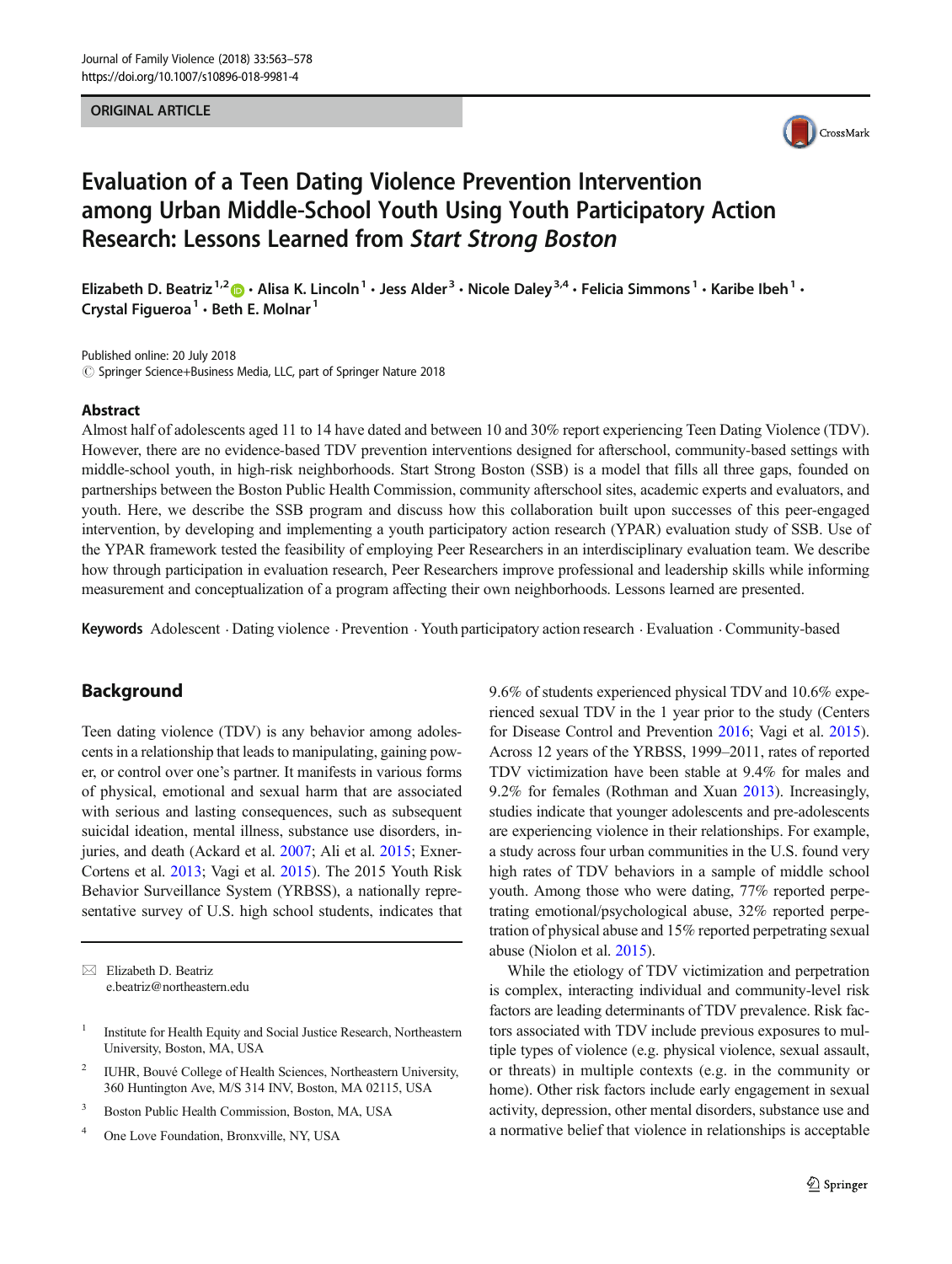(Centers for Disease Control and Prevention [2017;](#page-14-0) Rothman et al. [2012](#page-15-0); Vagi et al. [2013\)](#page-15-0).

Due to a history of structural biases, adolescents from economically disadvantaged, urban neighborhoods, in particular youth of color, are more likely to be exposed to TDV risk factors at multiple levels. Consequently, youth of color report higher rates of TDV victimization and perpetration (Benson and Fox [2004;](#page-14-0) Johnson et al. [2015](#page-14-0); Spriggs et al. [2009](#page-15-0); Wincentak et al. [2017](#page-15-0)). For example, over half of urban youth of color among a sample of inner-city Chicago public high school female students in 10th and 11th grade reported experiencing psychological TDV and one-third physical TDV (Alleyne-Green et al. [2012\)](#page-14-0). In data collected across four high-risk urban communities (94% were middle school-aged youth of color), 77% reported perpetrating psychological TDV and 32% physical TDV (Niolon et al. [2015\)](#page-15-0). Experiencing community violence and racial discrimination were associated with experiencing TDV even after controlling for demographic and socioeconomic characteristics in a sample of African American and Latina young women followed from middle school until 7 years later (Stueve and O'Donnell [2008](#page-15-0)). TDV perpetration and victimization have consistently shown to be co-occurring (Alleyne-Green et al. [2012](#page-14-0); Fedina et al. [2016\)](#page-14-0).

Teen dating violence prevention programs have been established to mitigate the influence of risk factors, prevent TDV, and alleviate its adverse outcomes nationwide, particularly in communities where youth are exposed to high rates of violence. Most programs focus on adolescents ages 13 through 18; however, increasingly programs are focusing on adolescents during their middle school years. Notably the Centers for Disease Control and Prevention (CDC)'s Dating Matters program is being evaluated in middle schools in 4 U.S. cities. Dating Matters is a primary prevention effort focused on 6th to 8th graders in urban, high crime neighborhoods (Tharp [2012](#page-15-0)). Prevention programs are most frequently implemented in school-based settings, as either part of a health class curriculum or in afterschool settings (Cascardi and Avery-Leaf [2014](#page-14-0); Hickman et al. [2004;](#page-14-0) Malhotra et al. [2015;](#page-14-0) Miller et al. [2015\)](#page-15-0). Evaluation studies have shown some promising results of these interventions; for example, a recent meta-analysis of 23 school-based interventions (10 in middle schools, 13 in high schools) showed significant changes in knowledge and attitudes across studies, though not in perpetration or victimization (De La Rue et al. [2017\)](#page-14-0). Less is known about TDV programs for middle-school youth in communitybased afterschool programs.

While increasingly attention is paid to evaluating TDV prevention programs, few evaluated teen dating violence prevention programs are guided by youth participatory action research (YPAR) or community-based participatory research (CBPR) principles. YPAR, similar to CBPR, trains youth to conduct systematic research, allowing for youth involvement in social change (C. B. Powers and Allaman [2012](#page-15-0)). Participation in research and evaluation is beneficial to young participants, with research showing increases in professional skills training, sense of engagement, leadership skills, and ability to voice concerns more effectively (Lau et al. [2003;](#page-14-0) London et al. [2003](#page-14-0); Sabo [2003](#page-15-0)). YPAR allows youth to actively examine issues affecting their lives to decide whether or not to create meaningful change with respect to those issues (London et al. [2003\)](#page-14-0). Engaging youth in community-based research also imparts feeling valued by adults, energizes collective change in communities and programs, and promotes critical thinking and exploration of social circumstances related to investigators' research questions (J. L. Powers and Tiffany [2006\)](#page-15-0).

The use of YPAR in teen dating violence research offers a unique opportunity to engage youth in research that is deeply personal and impacted by contextual norms (Noonan and Charles [2009](#page-15-0)). For example, in describing a theoretical framework for TDV, the National Institute of Justice stresses that teen dating violence is best understood through a multisystemic lens; when adolescents start dating they bring their own perceptions of relationships, which are influenced by the contexts in which they live (Oudekerk et al. [2014](#page-15-0)). Because of their shared experiences, youth researchers are able to inform research on the intersection of youth perceptions and youth contexts. While there are few published studies that have used YPAR in interpersonal violence research, there are some notable examples that have demonstrated the win-win nature of YPAR, including: (1) strengthened, more culturally appropriate research, and (2) benefits for the youth involved in conducting the research. For example, the program Visual Voices, which used art as qualitative data to engage adolescents throughout a research project, demonstrated an increase in creativity and critical thinking as adolescents developed ways to disseminate TDV information to their peers and evaluate it (Yonas et al. [2013\)](#page-15-0). Another program using a CBPR approach, Teach One Reach One, provided workshops to African American adolescents ages 10 to 14 around healthy relationships that the adolescents then shared with their peers. Among the adolescents sharing the information, acceptance of violence in relationships was significantly lowered and successful use of CBPR around TDV was demonstrated (Ritchwood et al. [2015\)](#page-15-0).

Here we describe the development and implementation of a YPAR model to evaluate a unique teen dating violence prevention program aimed at preventing TDV among Boston middle-school aged youth. The prevention program is innovative because it was developed to be implemented in community centers during afterschool hours, focusing on middleschool students who live in neighborhoods with recurrent exposure to violence. First, we describe the conceptualization and implementation of the innovative, peer-led TDV prevention program, followed by a description of the use of YPAR in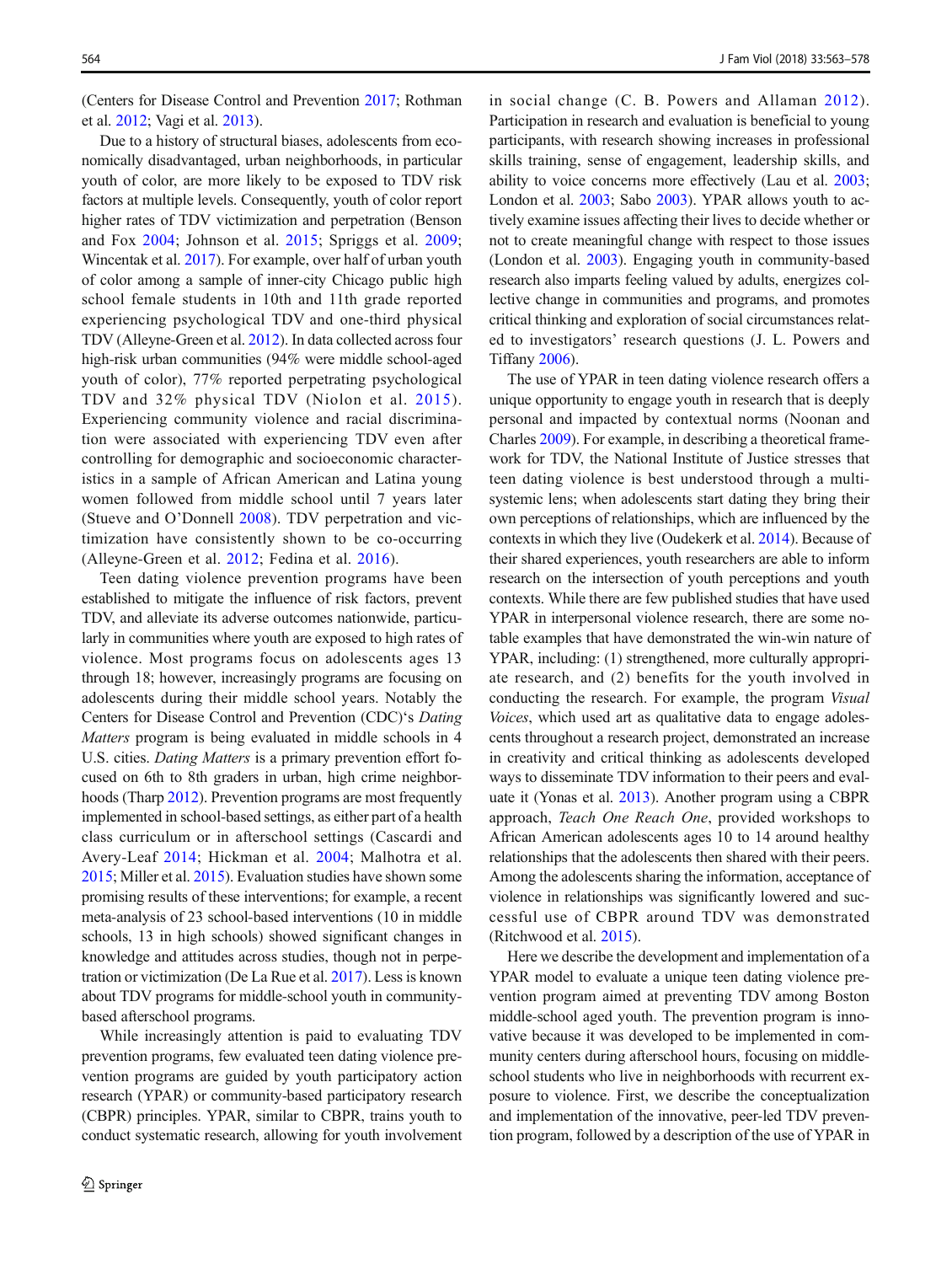our evaluation study. We end with the lessons learned throughout our evaluation process, so that others considering YPAR can prepare for the challenges we identified and build on our successes.

### The Start Strong Program

In 2008, The Start Strong Boston: Building Healthy Teen Relationships program, a primary prevention approach to teen dating violence, began with initial funding from the Robert Wood Johnson Foundation. The Boston Public Health Commission (BPHC) developed the Start Strong Boston program as a community-based approach to primary prevention of TDV among middle-school youth. The program was predicated on the fact that many adolescents begin dating in middle school; thus effective primary prevention of TDV and education around healthy relationships cannot wait until adolescents reach high school. Program sites were located in neighborhoods where adolescents are exposed to high rates of violence and are consequently at higher risk for experiencing TDV. While the program does not explicitly target specific racial/ethnic or socioeconomic groups, it operates in disadvantaged neighborhoods where the majority of residents are non-Hispanic Black/African-American or Hispanic. The program involves a wide range of stakeholders including parents, teachers, coaches, older siblings, peers, school nurses and mentors, and focuses on teaching 11 to 14 year olds about healthy relationships through these partnerships.

To develop the Start Strong Boston curriculum, the Boston Public Health Commission partnered with Health Resources in Action (formally known as The Medical Foundation), Boston Centers for Youth and Families, and the Boston Police Department. The program was designed to be implemented in community centers and afterschool programs around the city of Boston, which provides the ability to reach adolescents in a setting outside of school. The program utilizes peer-led education and youth empowerment strategies to engage adolescents in all aspects of program development and implementation. These methods were chosen to deepen participants' acceptance and retention of healthy relationship messaging topics.

The program includes three core elements. First, adolescents, aged 14 to 18, are employed as "Peer Leaders" to deliver the program's content. These *Start Strong* Peer Leaders are selected through an open interview process and reflect the racial/ethnic, socioeconomic, and residential composition of the communities where *Start Strong* is implemented. The majority are Black and Latino adolescents and are students within the Boston Public School system. Peer Leaders participate in a six-week "Healthy Relationships Summer Institute" training and have continued training and support from BPHC staff to

throughout the academic year as they deliver healthy relationship workshops.

The primary tasks of the Peer Leaders are to conduct workshops on teen dating violence and healthy relationships at community centers and out-of-school programs around the city of Boston. Additionally, the Peer Leaders present regularly on the topic at area colleges and universities as well as at national conferences. Finally, the Peer Leaders create media campaigns aimed at preventing dating violence among adolescents in Boston and increasing their healthy relationship skills. These campaigns are designed by the Peer Leaders using cutting edge technology to reach out to young people, promote positive messages about healthy relationships and teach strategies to avoid teen dating violence.

The Start Strong Real Love Real Talk curriculum was developed in 2008 and 2009, followed by pilot testing. It is updated periodically with input from Peer Leaders and other stakeholders, including the current evaluation team. It addresses known risk factors for teen dating violence and domestic violence, including but not limited to: acceptance of traditional gender norms, acceptance of the use of violence to resolve issues, lack of experience in relationships, and awareness of the multiple dimensions of dating abuse. Recognizing that middle school youth may or may not have experienced dating prior to the program, the curriculum focuses on unpacking societal norms around relationships and gender. Staff members also work to stay relevant to the realities of the youth participating in the program. For example, to augment discussions of how to cope after a break-up, Start Strong Boston added skill building and dialogue with adolescents about how to thoughtfully prepare and engage in a break-up in our current social media-driven climate.

After its initial development, the *Start Strong* Curriculum manual was reviewed externally by Eliza Campbell who formerly worked with Break the Cycle, a US-based national teen dating violence prevention organization (Break the Cycle [2014](#page-14-0)). Peer Leaders played important roles in the vetting and pilot testing of the manual. They participated in discussions and gave feedback during the Start Strong Peer Leadership Summer Institute. The manual was continually refined over the first 4 years of intervention delivery in afterschool programs around the city of Boston with middleschool youth. The latest 11-session format of the curriculum was piloted over the course of the 2013–2014 academic year at three community centers.

The goal of this teen dating violence prevention effort is to go beyond individual prevention tactics to build a communitywide, rigorously-researched prevention model that will have a significant impact on adolescents in Boston. By including Boston adolescents in every part of the programming, from planning to implementation to evaluation (the focus of the present manuscript), the program goes beyond talking about adolescents, to talking to them and with them. Having Peer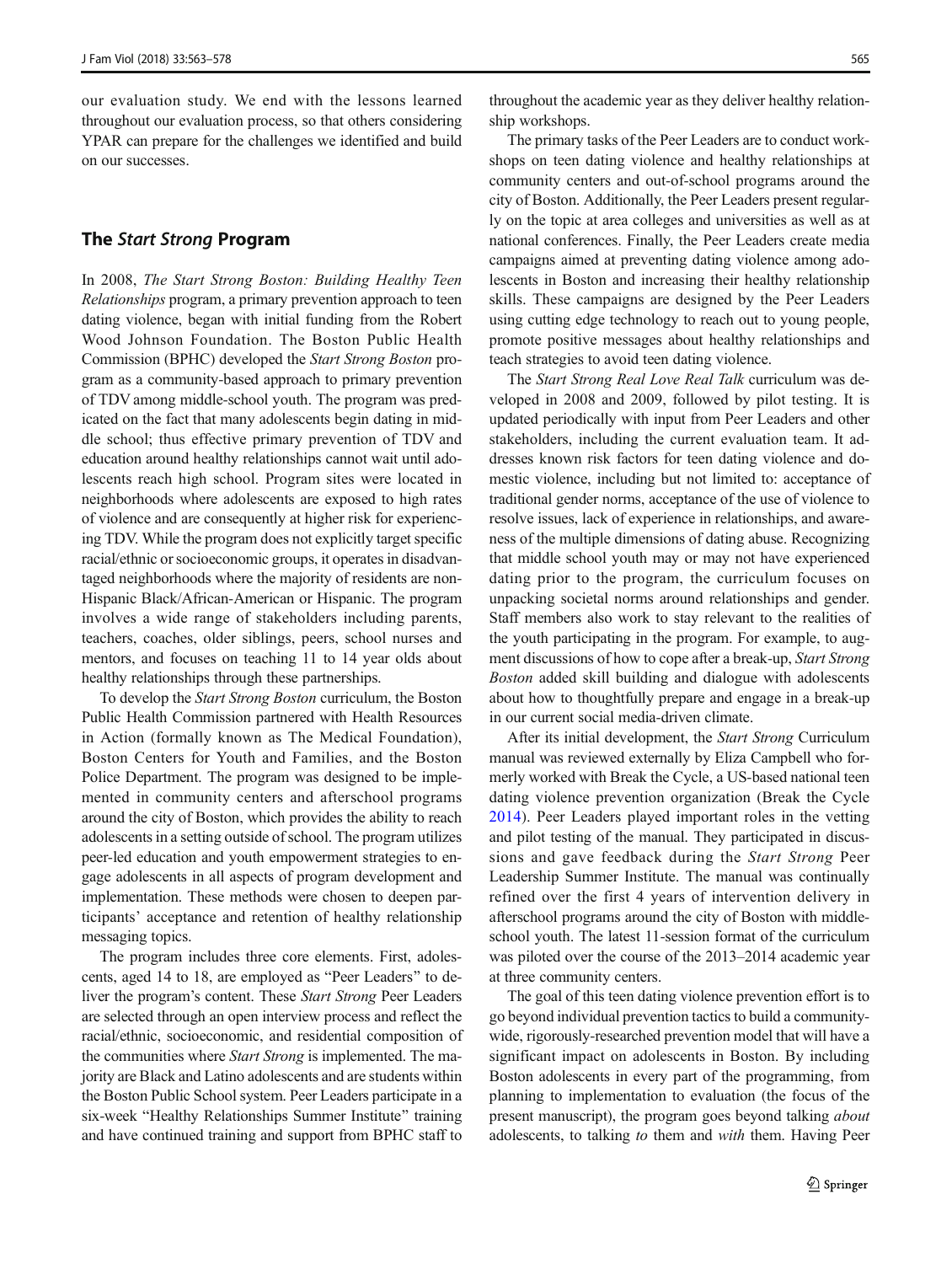Leaders be part of the solution to the very serious issue of teen dating violence benefits both them and the participants in the program.

### Developing a YPAR Evaluation

### The Evaluation Research Team

The Boston Public Health Commission partnered with study investigators from the Institute on Urban Health Research at Northeastern University to develop a model for a YPAR evaluation of the Start Strong program. Initial funding was received from the Eunice Kennedy Shriver National Institute of Child Health and Human Development (NICHD) in 2016 to assess the acceptability and feasibility of conducting a larger trial of the Start Strong program (Grant 1R21HD083587; PI: Molnar). The evaluation team is comprised of multiple investigators, including violence prevention and community-based participatory research (CBPR) experts, a graduate student who serves as the project manager, and a team of "Peer Researchers".

Peer Researchers The YPAR model builds upon the ethos of the Start Strong Boston program, through the inclusion of Peer Researchers. Peer Researchers are young adults hired and paid by the research study, aged 18 to 23, who are from the neighborhoods where the Start Strong program is administered. The initial model included the recruitment of Peer Researchers from the pool of former Peer Leaders. Former Peer Leaders were ideal candidates to join the evaluation team because of their lived experiences in the community, as well as intimate familiarity with the program curriculum, administration, and goals. The Boston Public Health Commission circulated the employment description, including the scope of work and age requirements, through the Peer Leader alumni network. Additionally, undergraduate students from Northeastern University who are from the communities served by the Start Strong program were recruited. Peer Researchers were selected based on their interest in the project and dating violence prevention, experience growing up in Boston, and desire to develop research skills. We recruited youth who are approachable in age to the middle-school youth and Peer Leaders, and reflect the diversity of the neighborhoods where the program was implemented. Peer Researchers did not need to have any prior experience conducting research.

Throughout the course of the evaluation, a total of nine Peer Researchers were hired who all identify as either Black or Latino. Peer Researchers have various educational backgrounds; between high school graduates to two who completed college during the study. These Peer Researchers join the larger research team consisting of a doctoral student who was the project manager, and two Northeastern University faculty investigators.

Peer Researcher Trainings Once identified and hired, Peer Researchers participated in a three-module training. These trainings were designed and implemented to highlight opportunities for cross-training among the participants, co-learning, and opportunities for team-building. First, the group learned about teen dating violence from multiple perspectives, including a review of the current research in the area and rationale for the project. Peer Researchers also shared their knowledge and drew upon their lived experience to inform the group. Next, a broad introduction to research was provided, including research topics such as: introduction to research (e.g. "Why do research?", "What is good research?", types of research, and research methodology); research ethics and challenges of CBPR methods; and understanding data analyses strategies. In addition, Peer Researchers were trained in the specific skills needed to support the research process ranging from supporting the administration of the assent process with youth participants to focus group facilitation. To build a sense of trust within the team, the training period was also used to develop shared operating rules and procedures for the group. The full research team generated these with active participation from the Peer Researchers. For example, the team agreed on ways to develop professional practices related to being on time, what to do if they would be unable to attend a session, and how to operationalize a respectful working environment. Finally, each Peer Researcher completed the NIH Human Subjects Research Training and certification required by the university to allow for participation in human subjects research.

Given the diversity in educational background and research experience, in keeping with a YPAR model, efforts were continually made to acknowledge power differentials and to privilege the voices and experiences of Peer Researchers. For instance, efforts to support shared power were made through an emphasis on transparent communication such that the investigators and project manager communicated all aspects of the project with Peer Researchers. Peer Researchers were able to directly communicate with all members of the team to share their suggestions and concerns. This was particularly useful in developing the interview guide as our Peer Researchers helped us to assess the appropriateness of questions and to remain aware of the concerns of participant burden as our interview grew in length. As an example of where their advice was followed, the first round of surveys was deemed too difficult for participants by the Peer Researchers. Although pilot testing had occurred with a group of adolescents of similar ages participating in another public health program, the adolescents in the Start Strong groups took much longer to complete the surveys and had many questions about meanings of terms. The survey was shortened and simplified, and pilot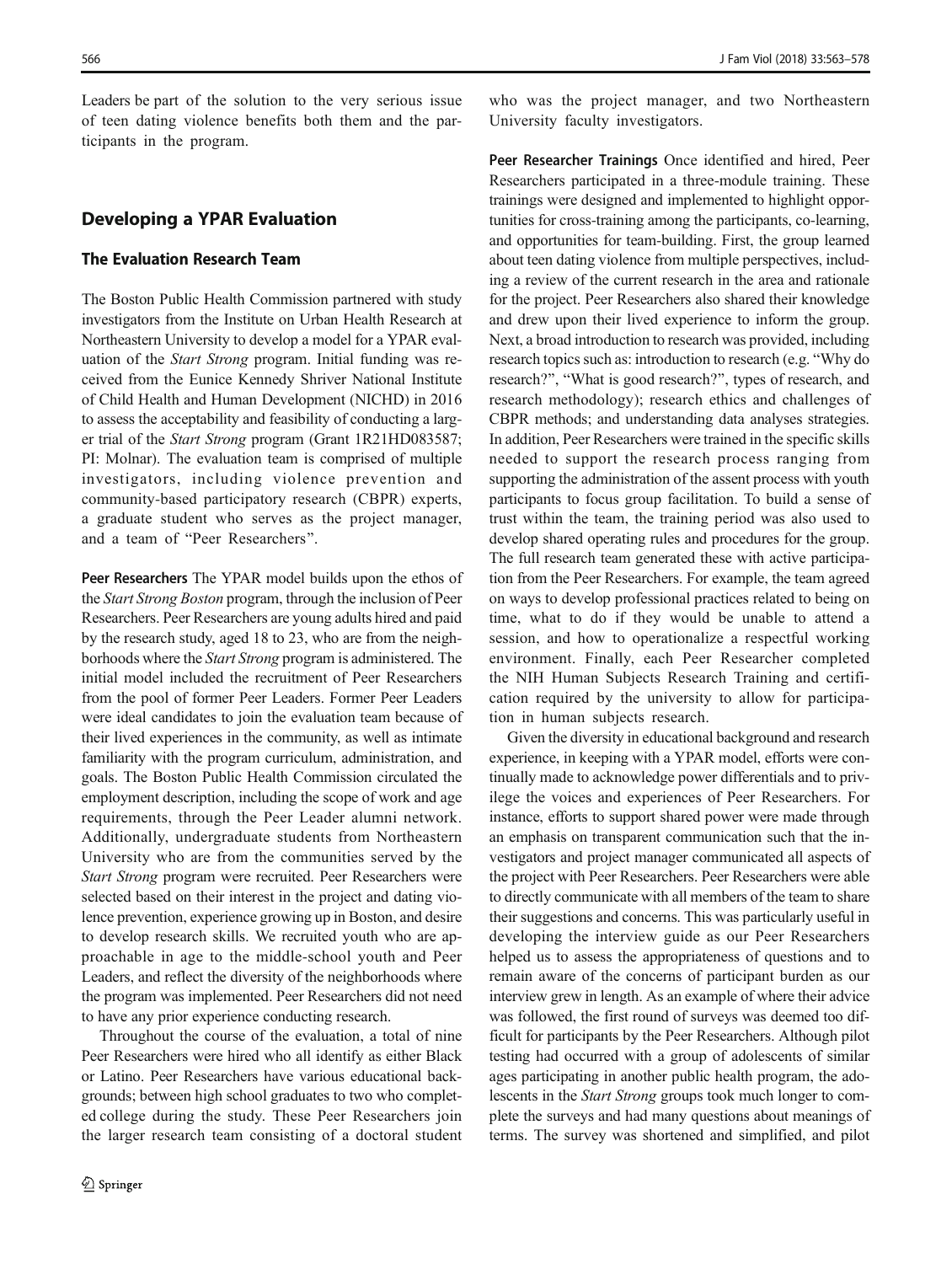tested again before the second round; administration was much smoother in the next round.

Details of Role and Scope of Work The Peer Researchers are integrated throughout the evaluation, from the development of the evaluation measurement tools through final analysis. Their scope of work was developed by the Northeastern University investigators in collaboration with the Boston Public Health Commission. The scope and approach of the project shifted throughout the study period, and transformations in the Peer Researchers' role reflected that shift. Details of the Peer Researchers' role within the evaluation follow.

### Designing and Implementing the Study

Overview To assess the acceptability and feasibility of evaluation efforts and a larger trial of the Start Strong program, we aimed to: (1) develop and refine the Start Strong intervention; (2) assess the feasibility a future trial; and (3) assess the feasibility of using a YPAR framework in a future trial. To achieve these aims, the Peer Researchers aided in developing study instruments, collecting quantitative and qualitative data, as well as preparation and participation in all dissemination activities, including the development of this manuscript (three are co-authors: Simmons, Ibeh, Figueroa). Peer Researchers are directly supervised by the project manager, whom they meet with weekly. Weekly meetings serve as a regular opportunity to reflect as a team on challenges and successes of the project and are a necessary part of developing camaraderie and trust within the team. The research team, including the Northeastern University investigators, the project manager and partners at the Boston Public Health Commission meet quarterly to assess study progress, develop future priorities and strategies, and troubleshoot challenges that emerge throughout the evaluation.

Developing Study Instruments To assess the readiness of the Start Strong project for a larger future trial, the current evaluation includes development of both qualitative and quantitative measures. Reviews of existing instruments, key informant interviews with program administrators at Start Strong and a preliminary focus group were used to develop the instruments during the first 6 months of the evaluation. Instruments were developed in the following order: First, to refine and assess consistency of the Start Strong curriculum, the project team – including the Peer Researchers – developed a direct observation instrument to be used to evaluate Start Strong sessions. A Peer Researcher who was a former Peer Leader and thus had personal experience with all aspects of the Start Strong curriculum, Peer Leader training, administration and leadership, piloted the direct observation instrument. This took place over

several sessions at a site not included in the evaluation. Based on the insights gained during this piloting process, the items on the direct observation instrument were modified so that they were "semi-structured", allowing for quick, structured jotting of notes and open-ended responses that are filled in with many more details soon after the session. (See Appendix 1.)

Second, Peer Researchers worked with the project manager to develop multiple focus group guides – one to assess Peer Leaders' perceptions of the program and a second to assess middle school-aged youth's perceptions of dating, relationships, and dating violence. (The data from these would later be used to develop ageappropriate pre- and post-surveys). Peer Researchers were instrumental in developing the specific aims and items included in the focus group guides. For example, Peer Researchers knew that the broad objective of one focus group was to understand Peer Leaders' perceptions of the Start Strong program. Peer Researchers then developed items around the challenges of being a Peer Leader ranging from whether Peer Leaders were appropriately trained to teach the lesson to whether Peer Leaders had sufficient time to get to program sites from their own high schools. (See Appendix [2](#page-13-0).)

Finally, Peer Researchers helped develop the quantitative survey instrument that was used as a pre-test and post-test for the program. The development of this survey instrument was an iterative process throughout the study period. First, Peer Researchers conducted a literature review of all existing, validated survey instruments around teen dating violence and healthy relationships, especially those developed for middle school-aged youth. Items were considered, and in some cases piloted, from the (i) Adolescent Interpersonal Competence Questionnaire (AICQ) (Buhrmester [1990\)](#page-14-0), (ii) Attitudes Towards Dating Violence Scales (Price et al. [1999](#page-15-0)), and (iii) Conflict in Adolescent Dating Relationships Inventory (CADRI) (Wolfe et al. [2001\)](#page-15-0). Peer Researchers combined and consolidated items and under the supervision of the project manager, piloted the instrument twice with youth who did not participate in the Start Strong program. The instrument was then piloted as a pre-survey and post-survey at three sites that completed the Start Strong curriculum. The evaluation team modified the instrument after each stage of the piloting process. An additional set of focus groups was conducted to assess the unique needs and appropriateness of evaluation instruments for middle-school youth. The need for these additional focus groups was identified by the Peer Researchers through their unique viewpoints while observing implementation of the Start Strong survey instrument. As expected based on these observations, the focus groups showed that the survey instrument based on previously validated instruments had several weaknesses for use with middle schoolaged youth in this program. The survey instrument was too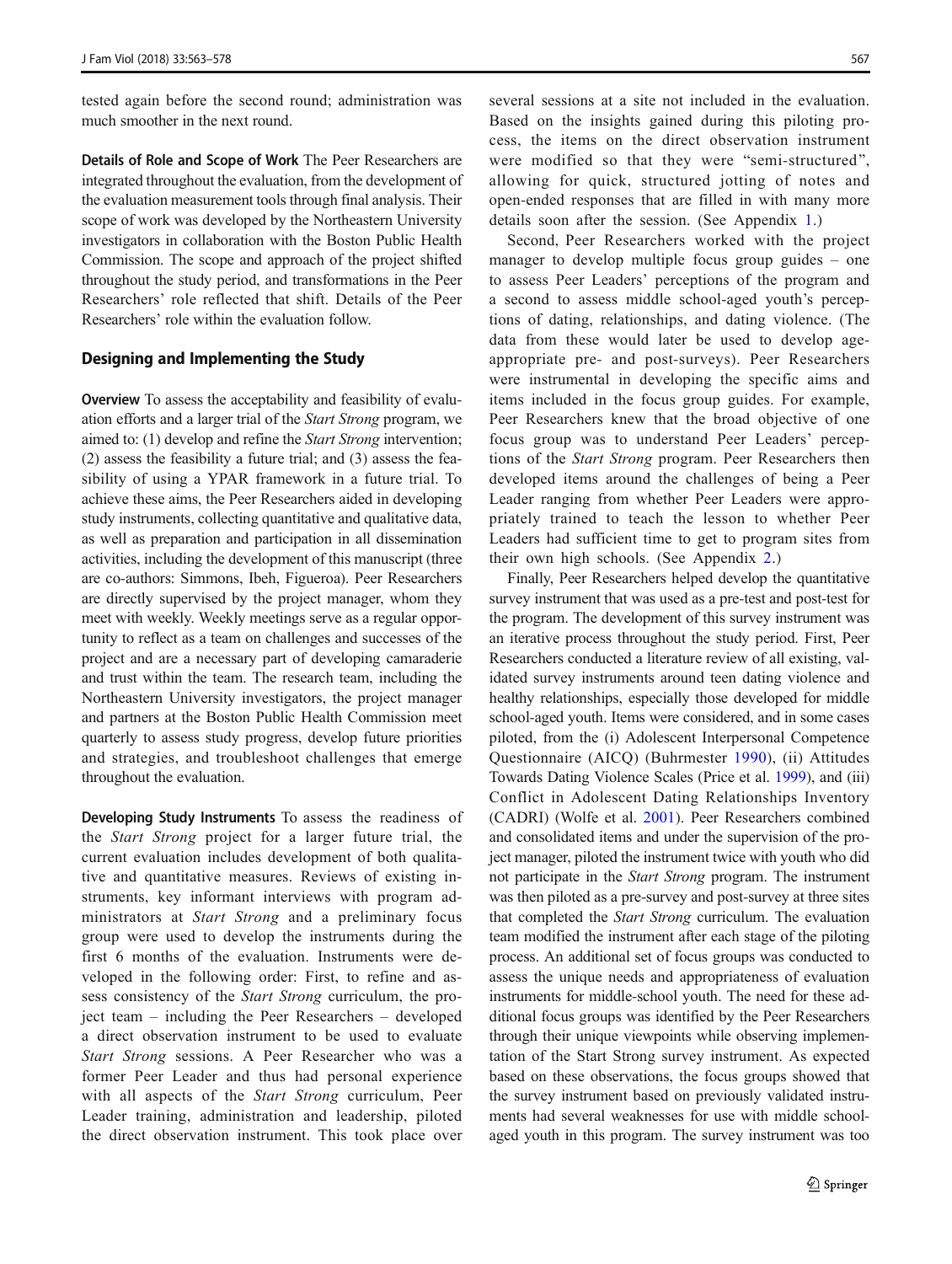long, and had some language that was developmentally challenging for the literacy-level and cognitive ability of the youth. For example, the Peer Researchers were often asked by the participants to explain the word "compromise" which led to the deletion of a question that used this word. Peer Researchers marked questions and sections of the survey that were challenging and a final version was created by the investigative team.

Collecting Data Peer Researchers were the primary collectors of the study data at all stages of data collection. Prior to beginning the Start Strong program at any site, the Peer Researchers, the project manager, and Start Strong staff visited the program site to introduce the evaluation and recruit interested youth. Peer Researchers explained the Start Strong program and the importance of the evaluation components to the youth. In accordance with the protocol approved by the Institutional Review Board, parental consent was obtained for all youth prior to participating in the evaluation study. Youth assent was obtained by the project manager who was present to support the Peer Researchers during the pre- and post-test sessions. At the first and last Start Strong sessions, Peer Researchers administered the pre-survey and post-survey. Peer Researchers answered clarifying questions regarding the survey, including literacy-related questions. When necessary, Peer Researchers worked with the youth one-on-one to read the survey aloud. Use of a YPAR approach allowed us to have greater confidence that youth participants shared their concerns and questions with the research staff throughout the process.

Next, Peer Researchers attended each of the Start Strong sessions and conducted semi-structured observations assessing the fidelity of curriculum implementation. While Peer Researchers were exclusively observers of the curriculum implementation, efforts were made to ensure that the youth participating in the program, as well as the Peer Leaders, became comfortable with their presence. Peer Researchers debriefed and reviewed their observations in their weekly project meetings. The team synthesized feedback from the observations to share with the Boston Public Health Commission staff to potentially improve program implementation. Once fully analyzed, the data from the observations will be shared in a final report for the staff, including recommendations for manual revisions.

Data Entry and Analysis The project manager trained the Peer Researchers in developing databases and entering data into them. All quantitative data were double-entered and checked for quality. Peer Researchers were also trained in qualitative data entry, including transcription of focus group data and entering session observation data. Peer Researchers were trained in basics of quantitative and qualitative data analyses, data interpretation, and dissemination of findings. Peer

Researchers conducted within subject ANOVA to look at changes between pre- and post-test surveys and thematic analysis (Braun and Clarke [2006\)](#page-14-0) to extract major/minor themes and insights from the focus group and participant observation data. Peer Researchers' insights into the data provided a necessary contextual perspective to the data analysis team. Peer Researchers presented findings from the direct observations of all sessions taught across five locations, four focus groups, and survey analysis of 39 paired assessments to the Boston Public Health Commission, including Start Strong program staff and program staff from other relationship violence prevention programs. Their perspectives and co-authorship have been an integral part of the development of this manuscript.

### Lessons Learned

Our efforts to incorporate a YPAR framework into the evaluation, building upon the innovative partnerships and integration of Peer Leadership in the development and administration of the Start Strong Program, have been quite successful. While the results of this feasibility study are currently being analyzed, we demonstrate that the inclusion of youth Peer Researchers in the design and conduct of the evaluation of an after-school based TDV prevention program for middle-school youth is both acceptable and feasible. The present evaluation using the YPAR model successfully: (1) developed, tested, revised, and analyzed the psychometric properties of TDV survey instruments that were appropriate to be used with middle school aged youth, (2) conducted and analyzed six focus groups, (3) administered and analyzed 39 pre- and post-survey pairs, (4) observed 11 weeks of Start Strong sessions in five sites, and (5) disseminated findings to academic and programmatic stakeholders. In many ways the framework strengthens our teams' ability to design and conduct a thoughtful and rigorous evaluation. Here, we identify challenges that we encountered specific to the YPAR model, as well as the elements and approaches that have been instrumental in the success of this project. Importantly, we reflect on the unique and substantial contributions of youth participation in the evaluation of the Start Strong program.

## Identifying and Training Youth as Researchers

As previously mentioned, we have hired and trained Peer Researchers, several of whom were formerly employed as Peer Leaders in the *Start Strong* program, and included them as active participants in all aspects of our evaluation efforts. Specifically, they assisted in developing study instruments, collecting study data, and participating in all dissemination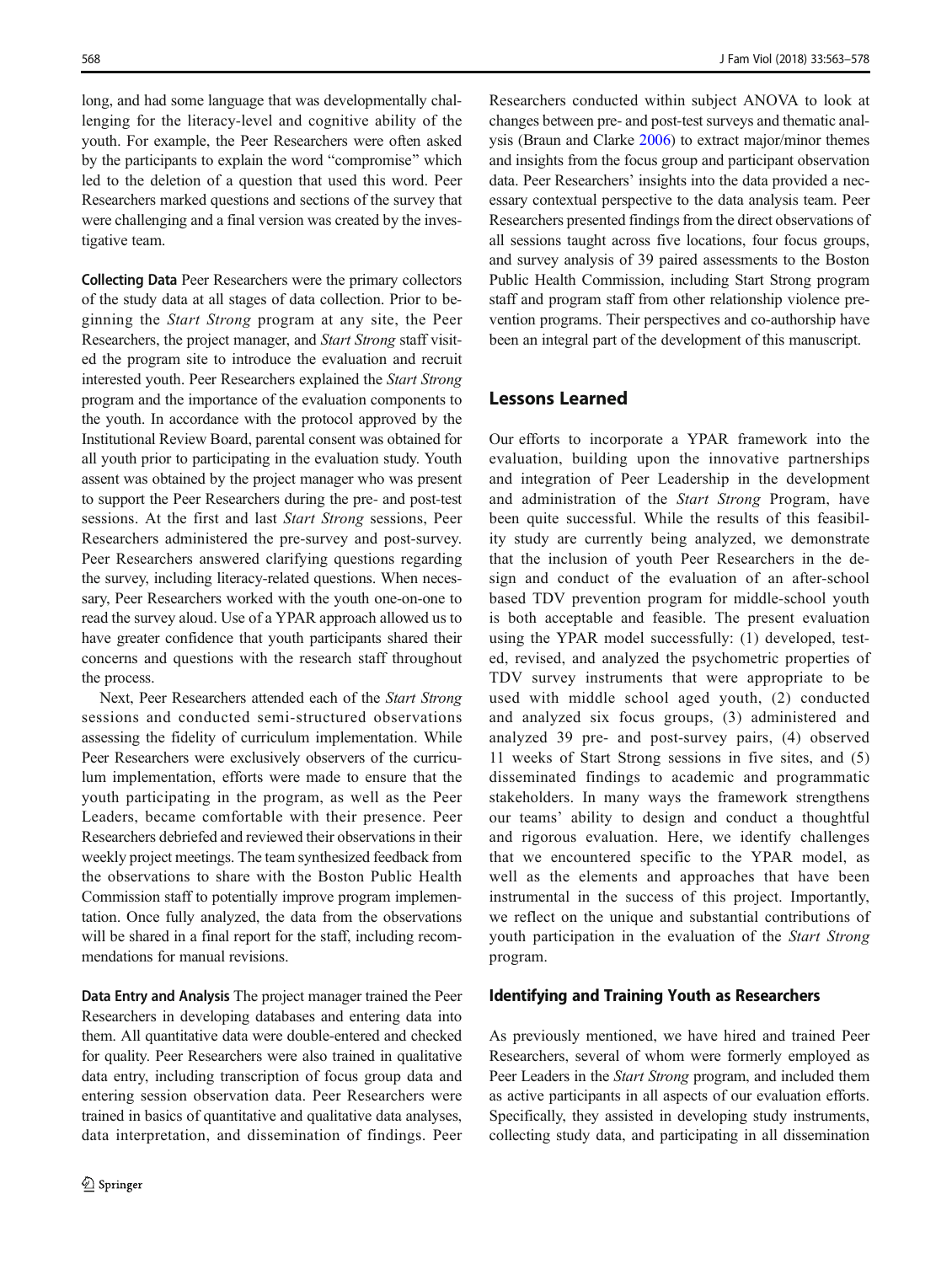activities. Three of them are co-authors on this manuscript (Simmons, Ibeh, Figueroa).

Our initial model prioritized the hiring of Peer Researchers who were "graduating" from being Peer Leaders in the Start Strong program. We considered the Peer Leader alumni ideal candidates for integration into the evaluation team because of their deep knowledge of the Start Strong program and the program participants. Several challenges quickly arose related to scheduling and recruitment. First, many of these youth were graduating from high school and their schedules were highly fluid. For example, those initially hired as Peer Researchers were beginning college as they began working on the evaluation, and did not anticipate the variability and demands of their new schedules. This required our team to create a scheduling system with a high level of flexibility to respond to demands of school or work. In addition, the Start Strong program had little flexibility as to the days of the week that surveys could be administered, as the sessions often occurred at a given site on one specific afternoon of the week. This created challenges in working out schedules to maximize the Peer Researchers' time on program days.

Thus, despite persistent efforts to reconcile the need for flexibility with the Peer Researchers' schedules with the constraints of the programming sites' schedules, retention of the first cohort of peer researchers was a challenge. This required us to expand our recruitment of Peer Researchers to Northeastern University students who grew up in the neighborhoods that the Start Strong program served, but had not previously served as Peer Leaders for Start Strong. The Peer Researchers who were recruited from Northeastern University had fewer barriers in getting to weekly meetings and work obligations. The current team of Peer Researchers includes both former Start Strong Peer Leaders as well as Northeastern University students who grew up in Boston and who have personal experience with the neighborhood community centers that serve as Start Strong sites. This team of young adults has worked quite well and has allowed us to include diverse youth perspectives and experiences of growing up in Boston. Echoing findings by others who advocate for YPAR methods, the diversity of this group was one of the strongest assets of our team (C. B. Powers and Allaman [2012\)](#page-15-0).

### Transitioning to "Peer Researcher"

Working with Peer Researchers to help them understand and develop appropriate boundaries in their new role as researchers (including those who had been Peer Leaders) was very important. While our Peer

Researchers were able to draw upon their lived experiences and training to develop strong rapport with the students in the program, there were challenges as well. Peer Researchers gathering structured observational data sometimes led to challenging interactions with current Peer Leaders. This was particularly true when the Peer Leaders were not told ahead of time by program administrators about the presence or role of the Peer Researchers. Occasionally, difficulties arose including distrust and suspicion. We learned it was imperative for us to make clear the role of the Peer Researchers to the Peer Leaders and the student participants before sessions began.

Relatedly, there were situations when the Peer Researchers (with years of experience as Peer Leaders and facilitators of youth programming) were tempted to step in and help the current Peer Leaders in leading the lesson or aiding in classroom management. In situations where the Peer Leaders were struggling to keep the middle-school youth engaged, navigating the boundaries between Researcher and (former) Leader was particularly challenging. For example, one Peer Researcher who previously served as a Peer Leader found herself wanting to advise Peer Leaders before sessions she believed were challenging to teach. Support from other Peer Researchers and reflection on the training she received about the responsibilities of her new role helped her to overcome urges to step in. Our work highlights the importance of clearly articulating boundaries and roles when youth are involved as researchers in community interventions.

#### Communication and Flexibility

Developing a cadre of young adult Peer Researchers has required us to think flexibly about how our evaluation project was structured. The project manager role was critical and in our case, was filled by a doctoral student who had primary supervision and was in frequent contact with all Peer Researchers. Regular communication, including weekly meetings and a willingness to adapt to changing circumstances, was needed to keep everyone engaged and connected to the project. In particular, identifying an appropriate and timely way to communicate was essential given the last-minute nature of changes at sites; in our case, use of both text messaging and group messaging were very successful.

## Contextualizing Research Challenges for Youth **Researchers**

Finally, we faced many of the same problems that non-YPAR program evaluation teams face: challenges with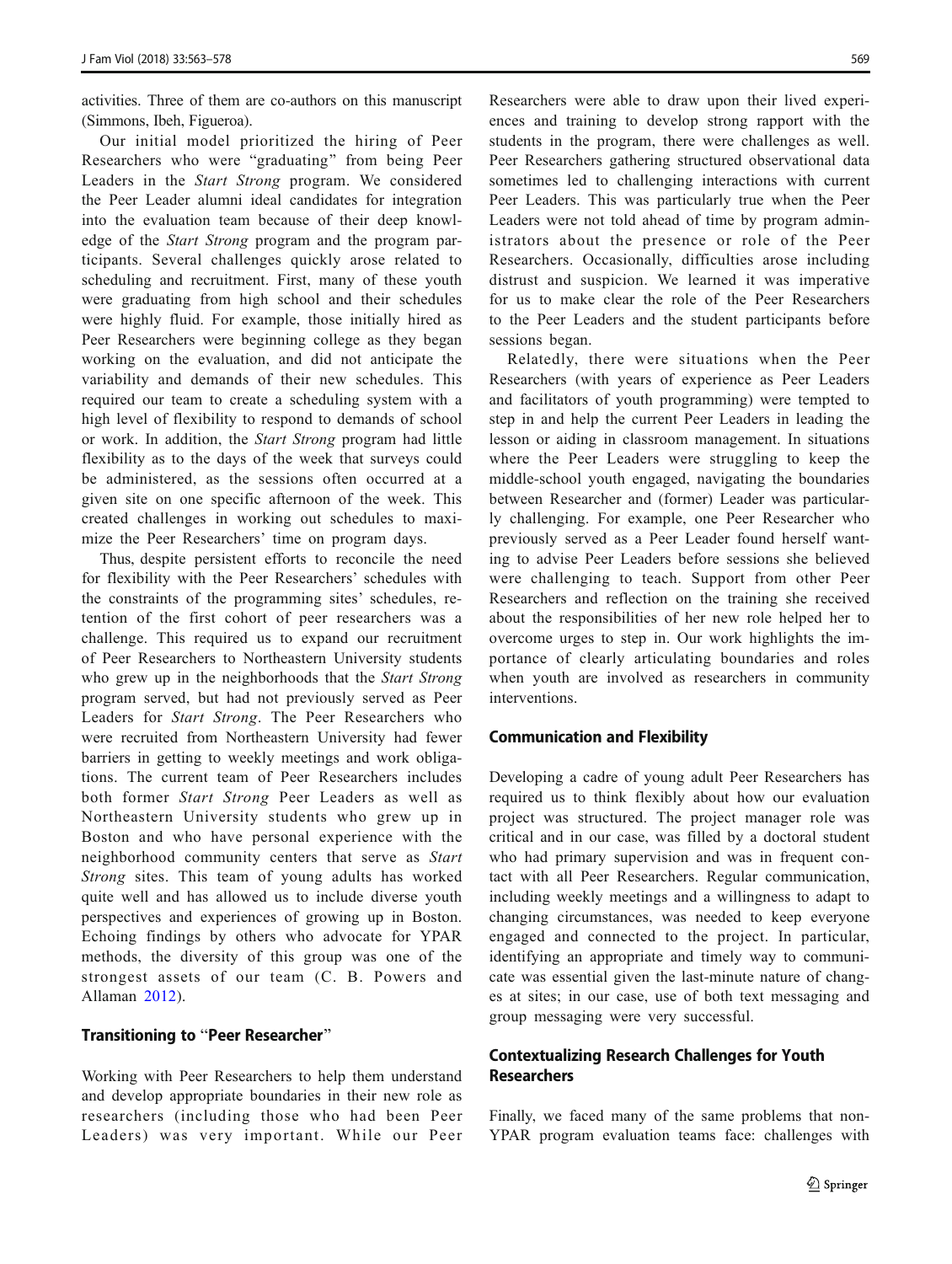recruitment of study sites, delays with IRBs, a steady flow of scheduling changes from study sites and senior investigators on the team, and the need to balance needs of the community program with those of the research design. Each of these areas required attention to the needs of our Peer Researchers and a positive learning and work environment for the team. As inevitable delays in the timeline occurred, it was important to keep the Peer Researchers invested and engaged in the research process. For example, when we needed to delay data collection at the sites, we took that time as an opportunity to train the Peer Researchers in other facets of research, such as refining library skills as a means for conducting comprehensive literature reviews.

### Youth Researcher Perspective in TDV Research

The present evaluation added to the mounting body of research supporting youth inclusion to improve the quality and relevance of research. Including Peer Researchers as an integral part of the current evaluation allowed for greater ease and candidness between the research team, the middle-school youth, and the Peer Leaders, which in turn improved the quality of the data that the evaluation team were able to collect. For example, as Peer Researchers got to know the youth and the Peer Leaders, their relationships encouraged the participants to be themselves. Peer Researchers felt they got a more accurate portrayal of the program that way. One Peer Researcher described that "forming a relationship with the Peer Leaders helped when conducting the focus groups [with the Peer Leaders] because they were more open with us and it was easier to get deeper information from them." Similarly, these relationships allowed youth to openly communicate with the Researchers; for example, the middle-school youth were comfortable asking the Peer Researchers for clarification when they didn't understand the vocabulary used in our survey. The ease with which youth researchers communicate with their peers and near peers has been well documented in the literature (e.g. C.B. Powers and Allaman [2012](#page-15-0)).

Additionally, incorporating the expertise and voices of the Peer Researchers as a part of the evaluation allowed us to strengthen the content and administration of the evaluation. The Peer Researchers were instrumental in helping us adapt previously validated instruments (such as surveys and direct observation tools) so that our tools were appropriate for the cultural context of the youth and the programming (C.B. Powers and Allaman [2012](#page-15-0); J.L. Powers and Tiffany [2006\)](#page-15-0).

Adolescents who participated in the evaluation were majority Black and Latino middle-school students from various neighborhoods of Boston. Aside from being four to 6 years older, Peer Researchers matched the participants' demographics. Peer Researchers were able to make informed suggestions for adapting language used in previously validated instruments to be in sync with language used by youth participants when needed. Peer Researchers were also able to help choose questions to remove from the survey tool that they believed were not suited for the evaluation. New focus group guides benefited particularly from the Peer Researchers leading the development of questions; items were able to adeptly capture nuances of the lives of our middleschool youth and Peer Leaders. For most of the Peer Researchers, this was their first time being tasked with developing a tool that would be used out in the field. Another Peer Researcher described the first-time experience as "empowering because our opinions were being heard and taken seriously every time we voiced a concern or wanted to make a change to something.^ Simply stated, the Peer Researchers were instrumental in identifying which concepts were important, what questions were needed to capture those concepts, and how to ask those questions appropriately and respectfully.

## Conclusion

In our work, we have demonstrated that a YPAR evaluation model of a middle school intervention program is acceptable and feasible and leverages many research and community strengths. Overall our use of this model greatly enhanced the evaluation process. Our young adult Peer Researchers brought to the team a unique ability to shape study instruments for cultural and educational appropriateness and were often more familiar with intervention settings than researchers on the team. Their implementation suggestions were frequently very useful to both the research and program teams. In addition, their work as Peer Researchers helped to develop their capacity and skills for future academic, research, and professional efforts.

Acknowledgments This research was supported by the National Institutes of Health (1R21HD083587-01A1; PI: Molnar).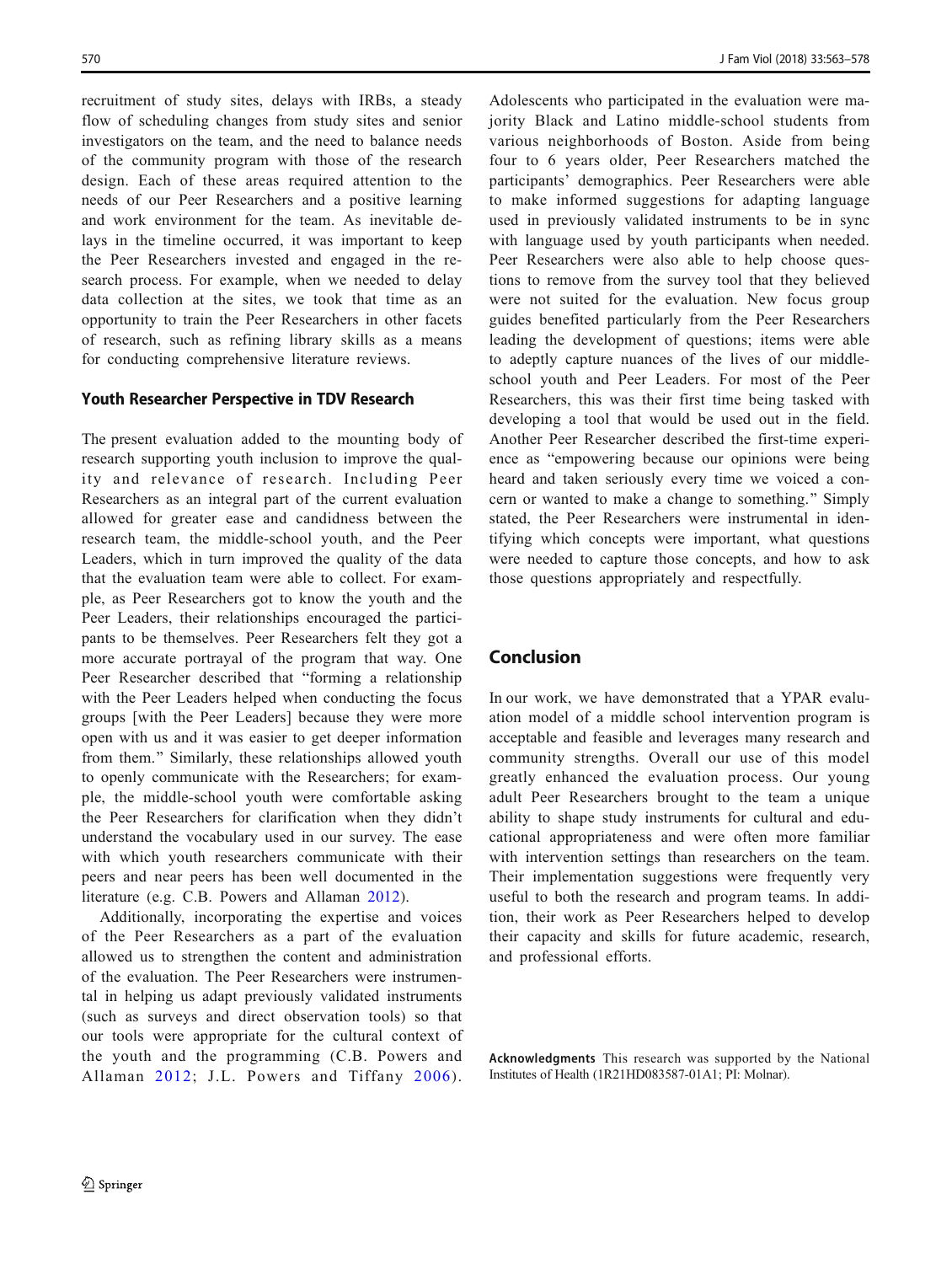## Appendix 1. Example Observation Tool

| <b>Start Strong Boston Feasibility Study</b> |                                                                                    |  |  |  |
|----------------------------------------------|------------------------------------------------------------------------------------|--|--|--|
|                                              | <b>Direct Observation Tool, Summary Sheet</b>                                      |  |  |  |
|                                              |                                                                                    |  |  |  |
|                                              |                                                                                    |  |  |  |
|                                              |                                                                                    |  |  |  |
|                                              |                                                                                    |  |  |  |
|                                              |                                                                                    |  |  |  |
|                                              |                                                                                    |  |  |  |
|                                              |                                                                                    |  |  |  |
|                                              |                                                                                    |  |  |  |
|                                              |                                                                                    |  |  |  |
|                                              |                                                                                    |  |  |  |
| Number of youth (beginning of lesson): _____ | End of lesson:                                                                     |  |  |  |
|                                              |                                                                                    |  |  |  |
|                                              |                                                                                    |  |  |  |
|                                              |                                                                                    |  |  |  |
|                                              | Any breaks during the lesson? (If so: how many and for how long?)<br><u>Lesson</u> |  |  |  |
|                                              |                                                                                    |  |  |  |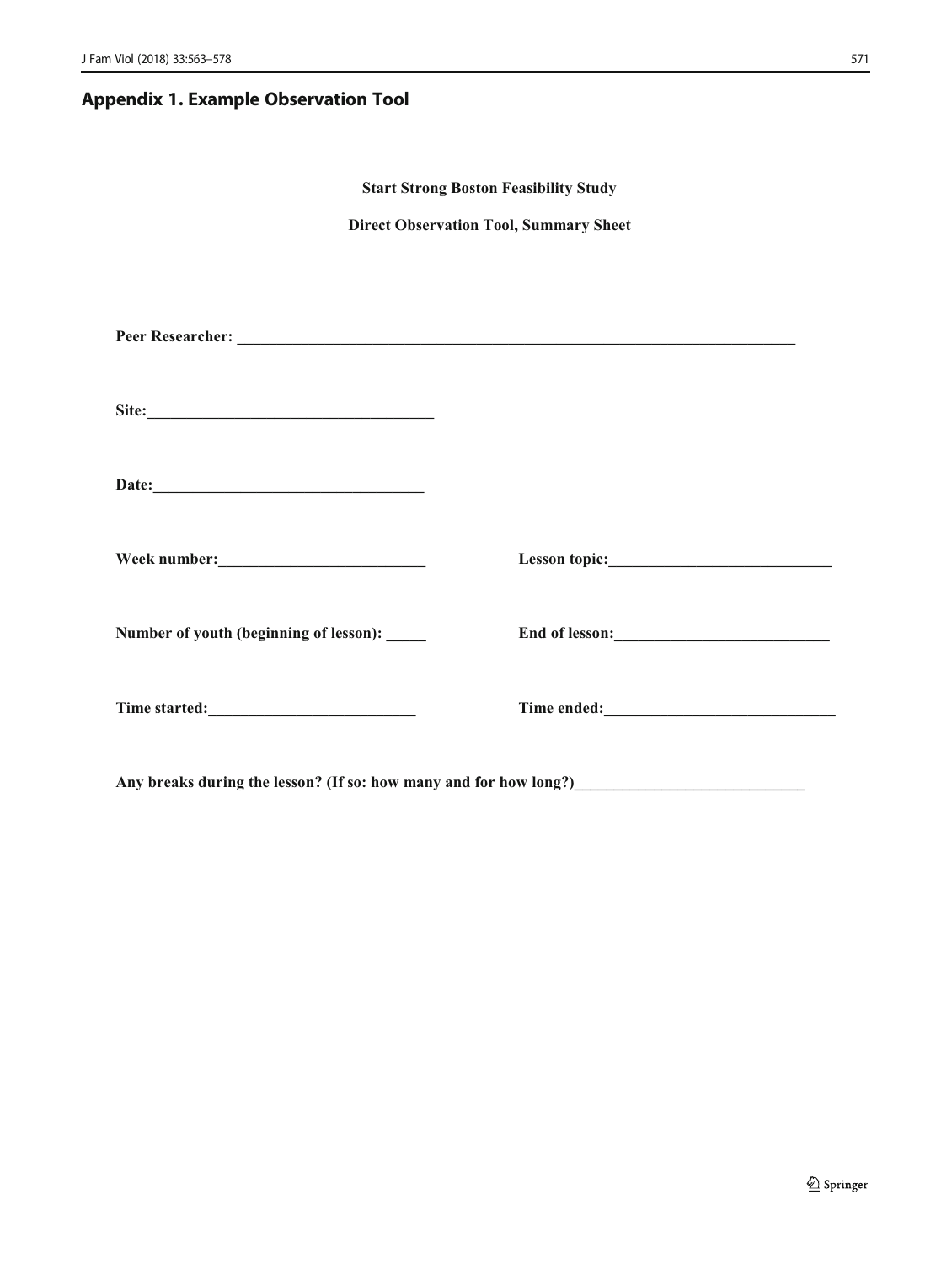Data entered:

Date & Initial:

**Start Strong Boston Feasibility Study** 

**Direct Observation Tool, Summary Sheet** 

Comments on the lesson: (Complete this section at the end of each lesson. Refer back to notes taken during lesson.)

What questions raised by students that went deeper into the material? (Describe)

What were any periods when students seemed confused by the lesson? (If so: describe including how this was addressed?)

What activities and/or objectives added to the lesson that are not in the manual?

What sections that were in the manual were skipped? Any sections that seemed rushed?

Any environmental considerations that may have affected the lesson? (i.e. loud, cold, etc.)

Were there any times that Peer Leaders behaviors seemed out of the ordinary?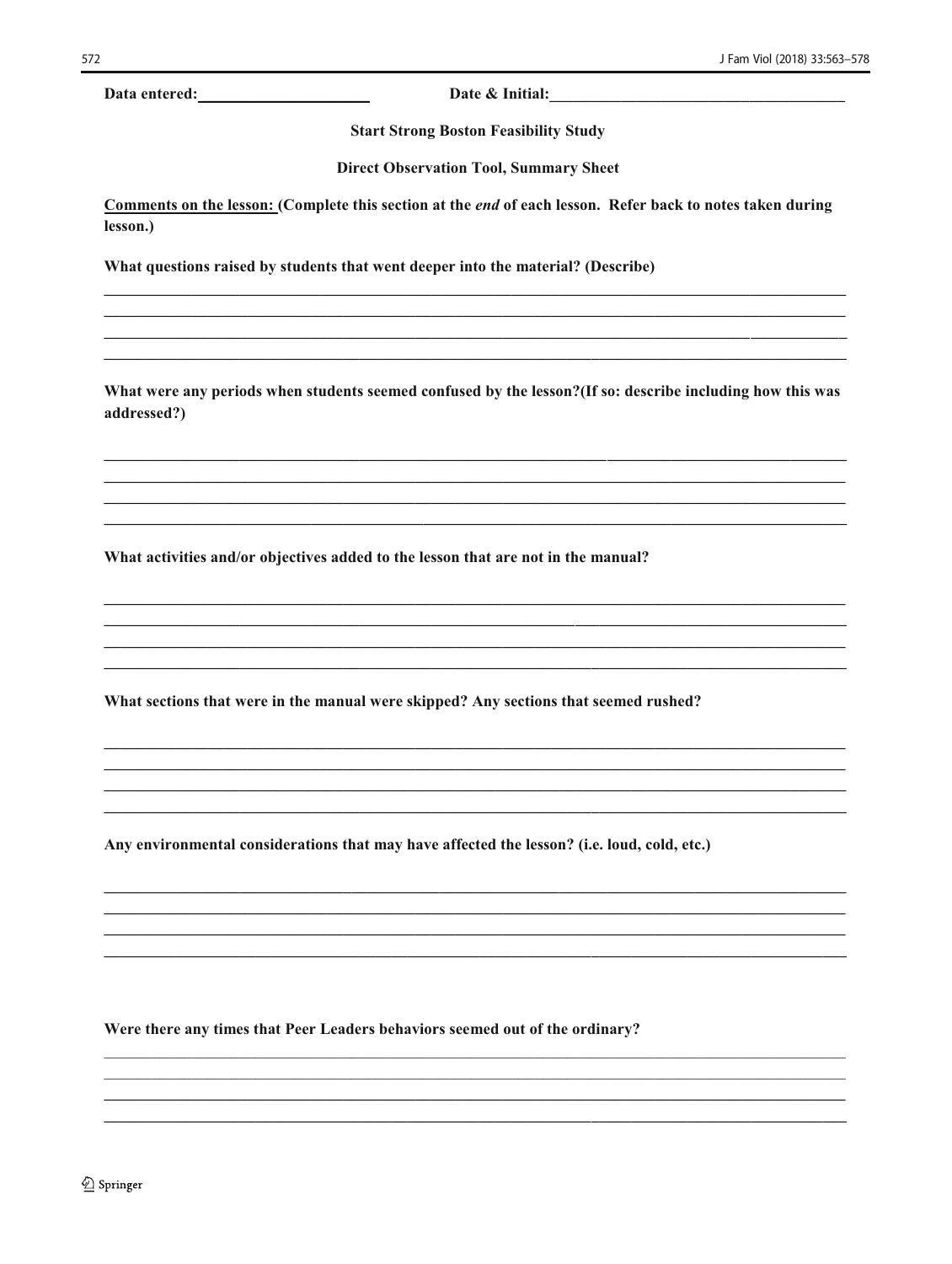Did the conversation ever go "off-topic"? When? Please describe:

Any observations of youth's perception/feelings about the lesson? Please describe:

Other observations: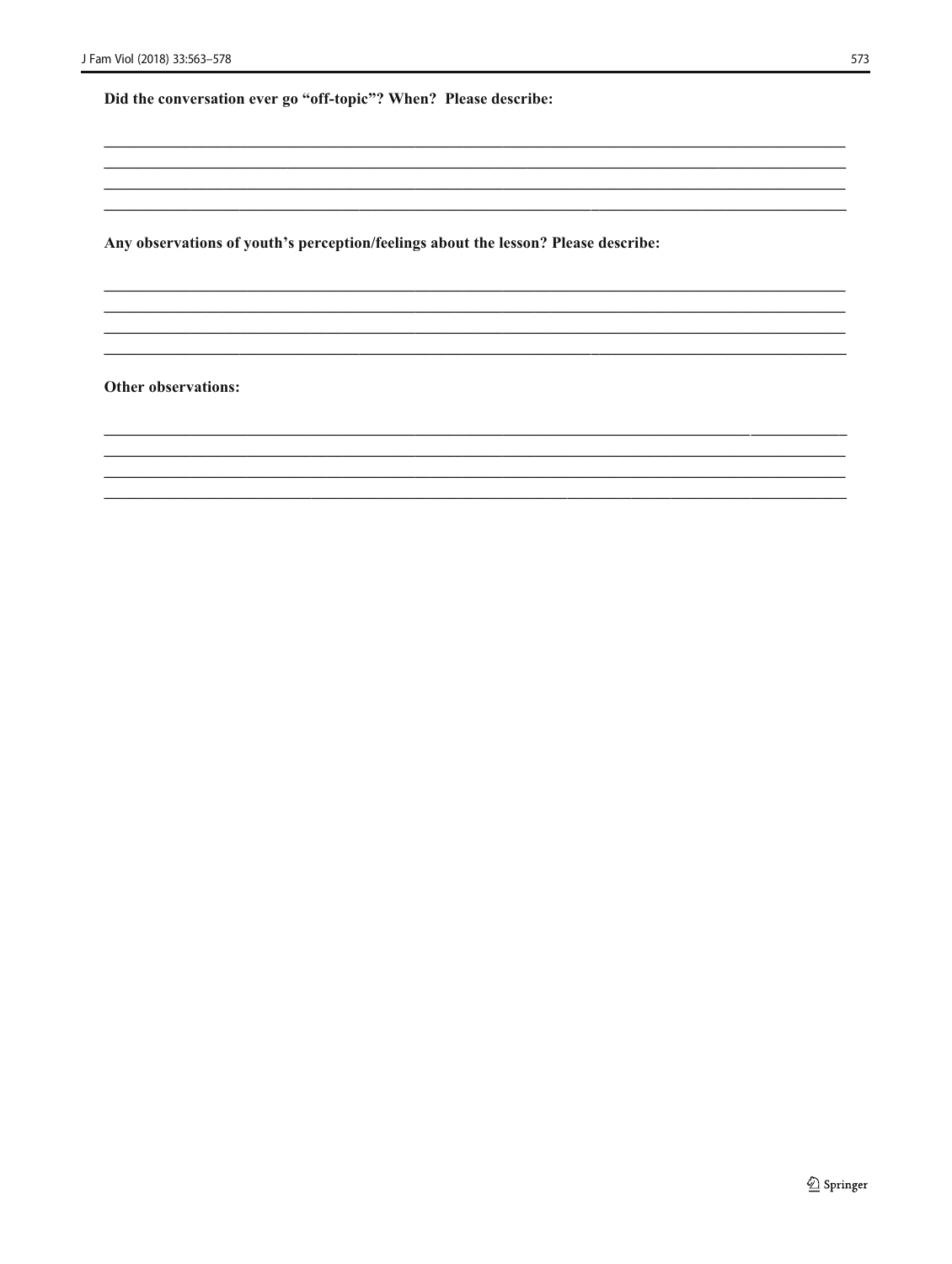### **Fidelity Ranking Scores:**

**1**: Section/exercise covered, but not in the way described in the manual

**2**: Section/exercise started, but objective not fully met

**3**: Section/exercise covered, all objectives met in the way described in the manual

## **Lesson \_\_\_\_: Part 1**

|          |                      | $\overline{\text{Lesson}}$ : |                                                         |                                               |                                               |
|----------|----------------------|------------------------------|---------------------------------------------------------|-----------------------------------------------|-----------------------------------------------|
| Exercise | <b>Fidelity Goal</b> | Fidelity<br>Ranking (0-3)    | Discussion led to<br>other topics? (Y/N<br>and topics?) | Anyone seemed<br>confused? (Y/N and<br>when?) | Environmental<br>concerns? (Y/N and<br>what?) |
|          |                      |                              |                                                         |                                               |                                               |
|          |                      |                              |                                                         |                                               |                                               |
|          |                      |                              |                                                         |                                               |                                               |
|          |                      |                              |                                                         |                                               |                                               |

### **Fidelity Ranking Scores:**

**0**: Section/exercise not covered

**1**: Section/exercise covered, but not in the way described in the manual

**2**: Section/exercise started, but objective not fully met

**3**: Section/exercise covered, all objectives met in the way described in the manual

## **Lesson \_\_\_\_: Part 1**

| $Lesson$ .                |                          |                             |                               |
|---------------------------|--------------------------|-----------------------------|-------------------------------|
| Exercise                  | Peer Leader Observations | Discussion went "off-topic" | Perceptions of youth feelings |
| Activity (From Last Page) |                          |                             |                               |
|                           |                          |                             |                               |
|                           |                          |                             |                               |
|                           |                          |                             |                               |
|                           |                          |                             |                               |
|                           |                          |                             |                               |
|                           |                          |                             |                               |
|                           |                          |                             |                               |
|                           |                          |                             |                               |

**<sup>0</sup>**: Section/exercise not covered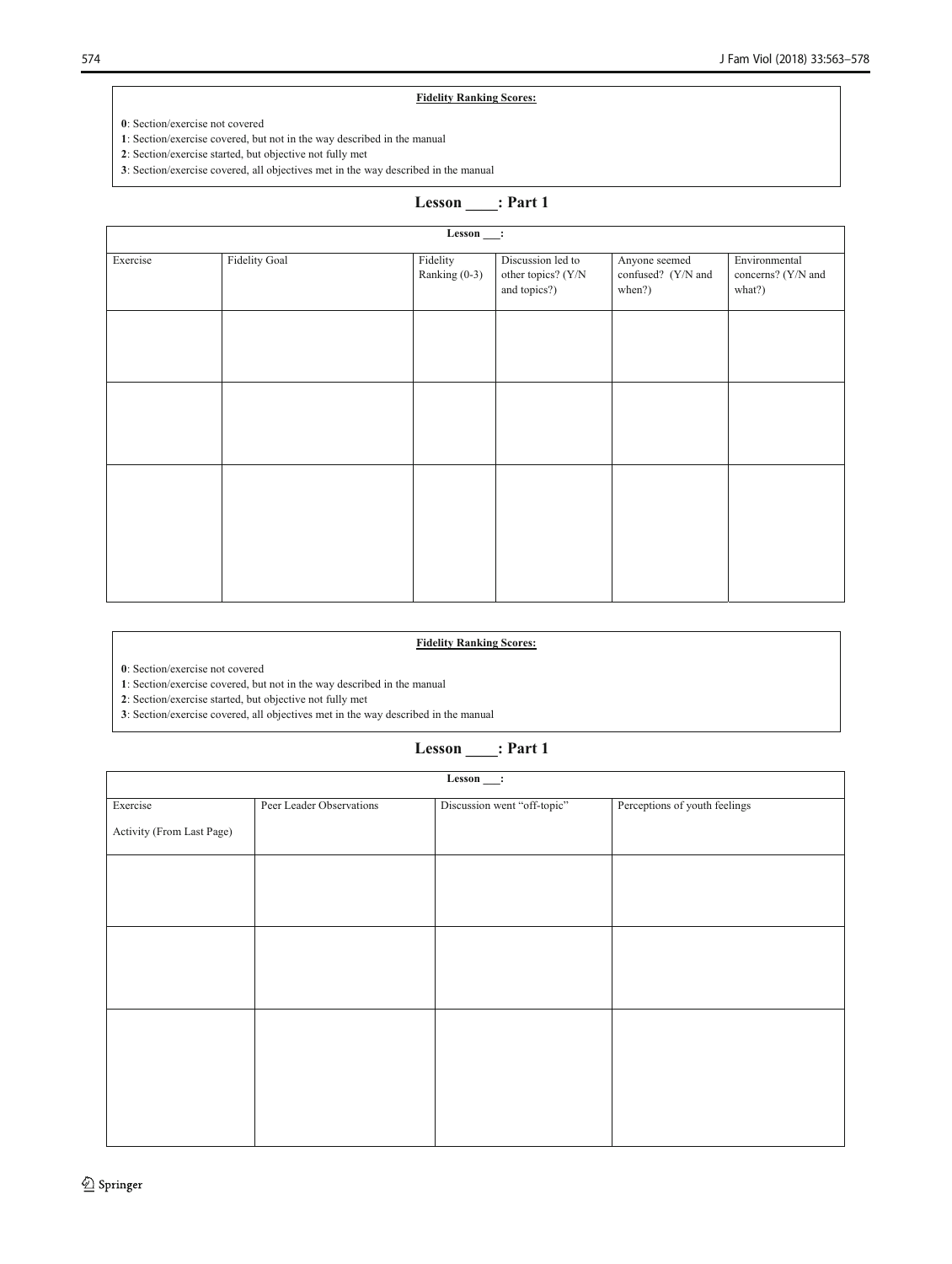#### **Fidelity Ranking Scores:**

**1**: Section/exercise covered, but not in the way described in the manual

**2**: Section/exercise started, but objective not fully met

**3**: Section/exercise covered, all objectives met in the way described in the manual

## **Lesson \_\_\_\_: Part 2**

| $Lesson$ : |                      |                           |                                                         |                                               |                                               |
|------------|----------------------|---------------------------|---------------------------------------------------------|-----------------------------------------------|-----------------------------------------------|
| Exercise   | <b>Fidelity Goal</b> | Fidelity<br>Ranking (0-3) | Discussion led to<br>other topics? (Y/N<br>and topics?) | Anyone seemed<br>confused? (Y/N and<br>when?) | Environmental<br>concerns? (Y/N and<br>what?) |
|            |                      |                           |                                                         |                                               |                                               |
|            |                      |                           |                                                         |                                               |                                               |
|            |                      |                           |                                                         |                                               |                                               |

### **Fidelity Ranking Scores:**

**0**: Section/exercise not covered

**1**: Section/exercise covered, but not in the way described in the manual

**2**: Section/exercise started, but objective not fully met

**3**: Section/exercise covered, all objectives met in the way described in the manual

| Lesson |  | : Part 2 |  |
|--------|--|----------|--|
|        |  |          |  |

| $Lesson$ .                |                          |                             |                               |  |
|---------------------------|--------------------------|-----------------------------|-------------------------------|--|
| Exercise                  | Peer Leader Observations | Discussion went "off-topic" | Perceptions of youth feelings |  |
| Activity (From Last Page) |                          |                             |                               |  |
|                           |                          |                             |                               |  |
|                           |                          |                             |                               |  |
|                           |                          |                             |                               |  |
|                           |                          |                             |                               |  |
|                           |                          |                             |                               |  |
|                           |                          |                             |                               |  |
|                           |                          |                             |                               |  |
|                           |                          |                             |                               |  |

**<sup>0</sup>**: Section/exercise not covered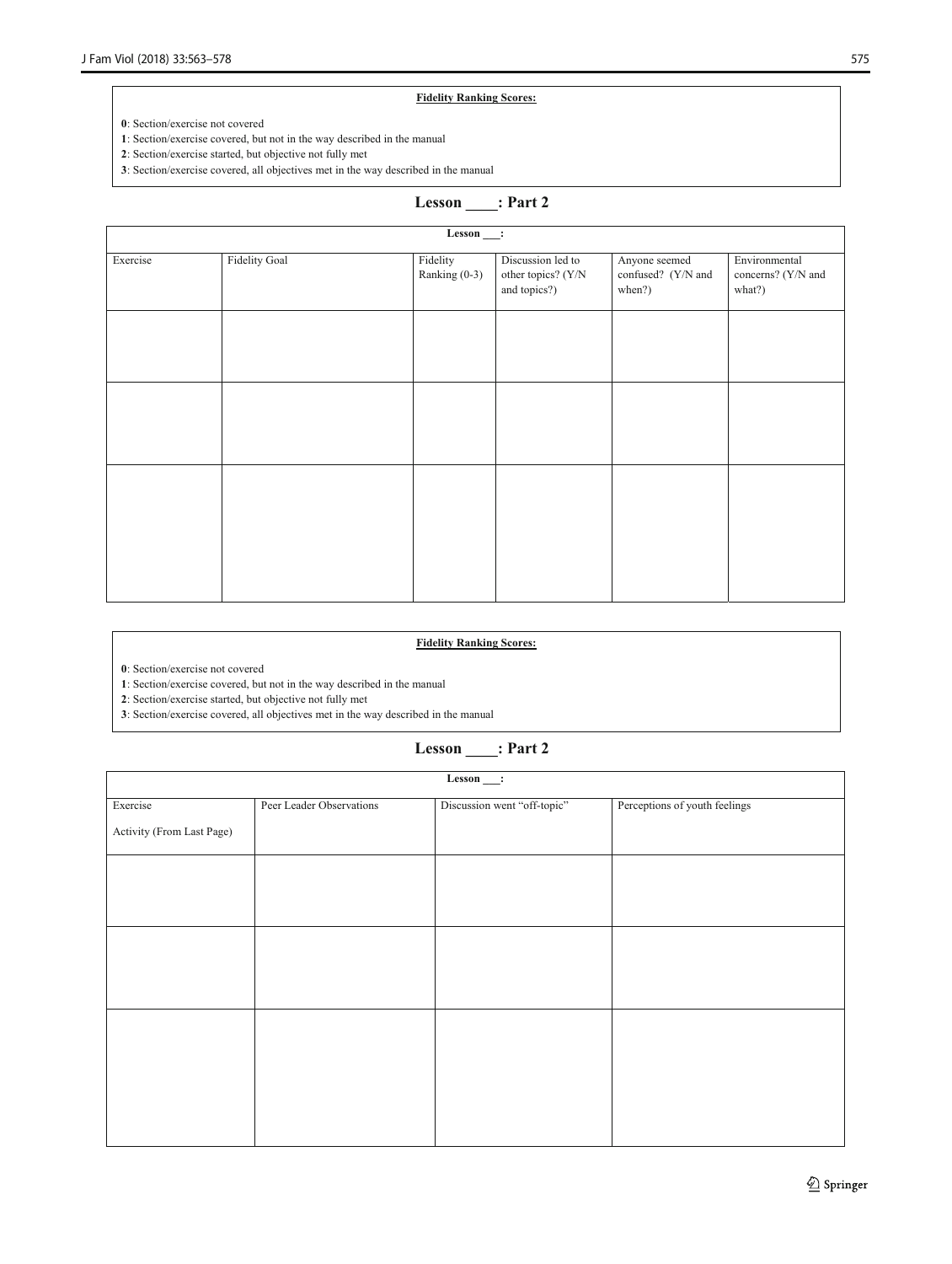## <span id="page-13-0"></span>Appendix 2. Example Focus Group Guide

### Middle School Focus Group Guide

### Start Strong Feasibility and Acceptability Study

Thank you for talking to us today. We asked you here today to find out what kids your age think about dating. We won't ask you about your own personal experiences dating, but we do want to find out what your opinions are. Anything that you say stays in this room. We ask that you be honest with us. We want to hear everyone's opinions. There are no right or wrong answers and you do not have to all agree. We will be taking notes and recording this session. It will be helpful and respectful if only one person talks at a time.

- 1. We want to start by getting to know a little bit about who is in the room. Can we go around the table and say how old you are, what grade you are in, and what's your favorite summer food?
- 2. Now, I want to know what you picture in your head. If I told you that two kids your age were in a dating relationship. What would that look like?
	- a. (Probe: what are some things that they do together? What do they say about each other? Call each other? Note: same-sex relationships may or may not be given as examples – let them bring them up if they choose)
- 3. If those two kids have a crush on each other but aren't dating, what is the difference?
- 4. In your opinion, when is a good age for kids to start dating? Why? (Why not younger? Why not older?)
- 5. We want to learn the words or slang that you use to talk about relationships. It can be for not very serious relationships, like flirting, to very serious relationships, like marriage. What are some slang words that you use to talk about relationships? (Probe if any terms aren't clear what they mean.)
- 6. When you are learning about relationships, where do you get information about relationships? < Probe: family members, friends, online, TV?>

There are many different kinds of romantic relationships. By 'romantic relationship' we mean any of the

words you just gave us (use words from Q5). Some of them are more healthy and less healthy, or even bad for the people who are in the relationship. We want to ask you about what you think makes a romantic relationship healthy or unhealthy.

- 7. What are some qualities of a healthy romantic relationship? Or what are some things that make a relationship good for the people who are in the relationship?
	- a. (If this seems over their head, follow up with: There are good and bad romantic relationships. A good relationship makes the people feel good inside and happy. What are some things that make a romantic relationship good or bad?)
- 8. What are some qualities of an unhealthy relationship? What types of relationships are bad for the people who are in them?
- 9. What is dating violence? < Probe: what are some types of dating violence? For example, hitting.>
- 10. What would you do if you were in a bad or unhealthy relationship? What would you do if your friend was in a relationship that was bad for them?

For these next questions, we want you to think about romantic relationships that you see in the media or on TV. These might be celebrity relationships, relationships from TV or movies, or relationships from books.

- 11. Do you think that romantic relationships on TV or in moves are like relationships in real life? How are they the same or different?
- 12. Can you tell me about a romantic relationship that you think is healthy? What makes that relationship healthy? Be as specific as you can.
- 13. Can you tell me about a romantic relationship that you think is unhealthy? What makes that relationship unhealthy? Be as specific as you can.
- 14. Is there anything else that you think we should know to help us better understand how people your age think about romantic relationships?

Thank you for your time and honesty! We will stick around for a few minutes in case you want to speak to any of us privately.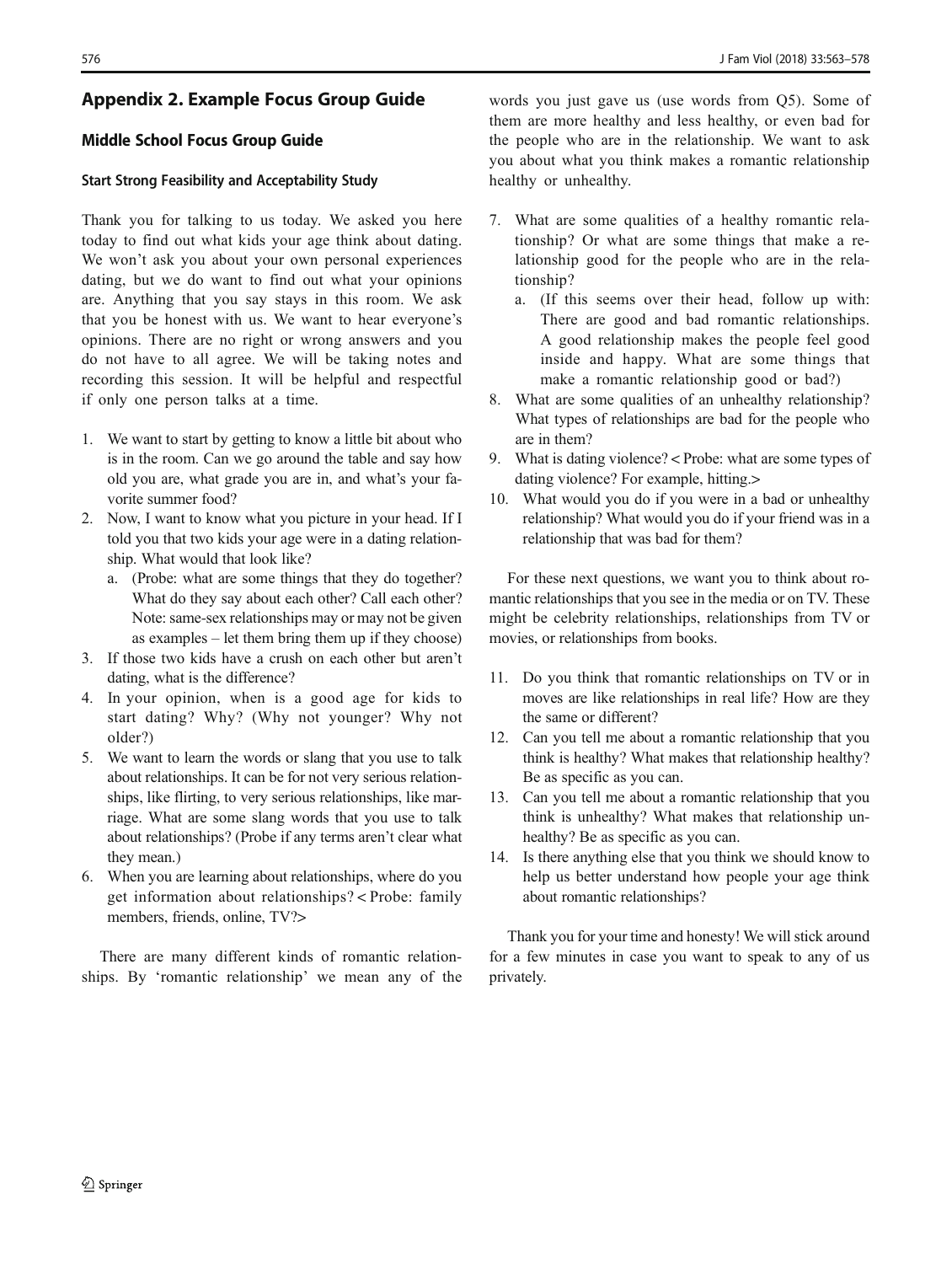## <span id="page-14-0"></span>Appendix 3. Pre- and Post-Test Survey **Overview**

### Start Strong Feasibility Study Survey

| Section                      | Example items                                                                                                                                     |
|------------------------------|---------------------------------------------------------------------------------------------------------------------------------------------------|
| Demographics                 | Age, Grade, Gender identity                                                                                                                       |
| Knowledge                    | "Which of these can be types of dating abuse? (Check all that apply.)", "What is empathy?"                                                        |
| Your experiences             | "During a conflict or argument with a dating partner in the past year, how often did you?" (Adapted from CADRI)                                   |
| How to have a break-up       | How much do you agree? "Sharing something negative about your ex on social media is okay."                                                        |
| What counts as<br>unhealthy? | In your opinion are these behaviors unhealthy? "Snooping through a dating partner's text messages, email or cell phone call list<br>is unhealthy" |
| Gender norms                 | How much do you agree? "Guys who act soft don't get girls"                                                                                        |
| Acting as a bystander        | In the past year, did you do any of the following? "Someone was being hurt by a dating partner, and I told him or her that it<br>wasn't OK."      |
| Relationship values          | How much do you agree? "Most good relationships involve some physical fights and some drama."                                                     |

## **References**

- Ackard, D. M., Eisenberg, M. E., & Neumark-Sztainer, D. (2007). Longterm impact of adolescent dating violence on the behavioral and psychological health of male and female youth. Journal of Pediatrics, 151(5), 476–481. [https://doi.org/10.1016/j.jpeds.2007.](https://doi.org/10.1016/j.jpeds.2007.04.034) [04.034.](https://doi.org/10.1016/j.jpeds.2007.04.034)
- Ali, A. Z., Ali, & H, N. (2015). Teen dating violence. International Journal of Women Empowerment, 1. [https://doi.org/10.29052/](https://doi.org/10.29052/2413-4252.v1.i1.2015.30-32) [2413-4252.v1.i1.2015.30-32](https://doi.org/10.29052/2413-4252.v1.i1.2015.30-32).
- Alleyne-Green, B., Coleman-Cowger, V. H., & Henry, D. B. (2012). Dating violence perpetration and/or victimization and associated sexual risk behaviors among a sample of inner-city African American and Hispanic adolescent females. Journal of Interpersonal Violence, 27(8), 1457–1473. [https://doi.org/10.1177/](https://doi.org/10.1177/0886260511425788) [0886260511425788.](https://doi.org/10.1177/0886260511425788)
- Benson, M., & Fox, G. L. (2004). When violence hits home: How economics and neighborhood play a role. Washington, DC: National Institute of Justice.
- Braun, V., & Clarke, V. (2006). Using thematic analysis in psychology. Qualitative Research in Psychology, 3(2), 77–101. [https://doi.org/](https://doi.org/10.1191/1478088706qp063oa) [10.1191/1478088706qp063oa.](https://doi.org/10.1191/1478088706qp063oa)
- Break the Cycle. (2014). About us. Retrieved from [https://www.](https://www.breakthecycle.org) [breakthecycle.org/](https://www.breakthecycle.org).
- Buhrmester, D. (1990). Intimacy of friendship, interpersonal competence, and adjustment during preadolescence and adolescence. Child Development, 61(4), 1101–1111. [https://doi.org/](https://doi.org/10.2307/1130878) [10.2307/1130878.](https://doi.org/10.2307/1130878)
- Cascardi, M., & Avery-Leaf, S. (2014). Case study of a school-based universal dating violence prevention program. SAGE Open, 4(3). [https://doi.org/10.1177/2158244014551716.](https://doi.org/10.1177/2158244014551716)
- Centers for Disease Control and Prevention. (2016). Youth Risk Behavior Surveillance System (YRBSS). Retrieved from [https://www.cdc.](https://www.cdc.gov/healthyyouth/data/yrbs/index.htm) [gov/healthyyouth/data/yrbs/index.htm](https://www.cdc.gov/healthyyouth/data/yrbs/index.htm)
- Centers for Disease Control and Prevention. (2017). Teen dating violence. Retrieved from [https://www.cdc.gov/violenceprevention/](https://www.cdc.gov/violenceprevention/intimatepartnerviolence/teen_dating_violence.html) [intimatepartnerviolence/teen\\_dating\\_violence.html](https://www.cdc.gov/violenceprevention/intimatepartnerviolence/teen_dating_violence.html)
- De La Rue, L., Polanin, J. R., Espelage, D. L., & Pigott, T. D. (2017). A meta-analysis of school-based interventions aimed to prevent or reduce violence in teen dating relationships. Review of Educational Research, 87(1), 7–34. [https://doi.org/10.3102/](https://doi.org/10.3102/0034654316632061) [0034654316632061](https://doi.org/10.3102/0034654316632061).
- Exner-Cortens, D., Eckenrode, J., & Rothman, E. (2013). Longitudinal associations between teen dating violence victimization and adverse health outcomes. Pediatrics, 131(1), 71-78. [https://doi.org/10.1542/](https://doi.org/10.1542/peds.2012-1029) [peds.2012-1029.](https://doi.org/10.1542/peds.2012-1029)
- Fedina, L., Howard, D. E., Wang, M. Q., & Murray, K. (2016). Teen dating violence victimization, perpetration, and sexual health correlates among urban, low-income, ethnic, and racial minority youth. International Quarterly of Community Health Education, 37(1), 3– 12. <https://doi.org/10.1177/0272684X16685249>.
- Hickman, L. J., Jaycox, L. H., & Aronoff, J. (2004). Dating violence among adolescents: prevalence, gender distribution, and prevention program effectiveness. Trauma Violence Abuse, 5(2), 123–142. [https://doi.org/10.1177/1524838003262332.](https://doi.org/10.1177/1524838003262332)
- Johnson, R. M., Parker, E. M., Rinehart, J., Nail, J., & Rothman, E. F. (2015). Neighborhood factors and dating violence among youth: a systematic review. American Journal of Preventive Medicine, 49(3), 458–466. [https://doi.org/10.1016/j.amepre.2015.05.020.](https://doi.org/10.1016/j.amepre.2015.05.020)
- Lau, G., Netherland, N. H., & Haywood, M. L. (2003). Collaborating on evaluation for youth development. New Directions for Evaluation, 2003(98), 47–59. [https://doi.org/10.1002/ev.84.](https://doi.org/10.1002/ev.84)
- London, J. K., Zimmerman, K., & Erbstein, N. (2003). Youth-led research and evaluation: tools for youth, organizational, and community development. New Directions for Evaluation, 2003(98), 33–45. <https://doi.org/10.1002/ev.83>.
- Malhotra, K., Gonzalez-Guarda, R. M., & Mitchell, E. M. (2015). A review of teen dating violence prevention research: what about